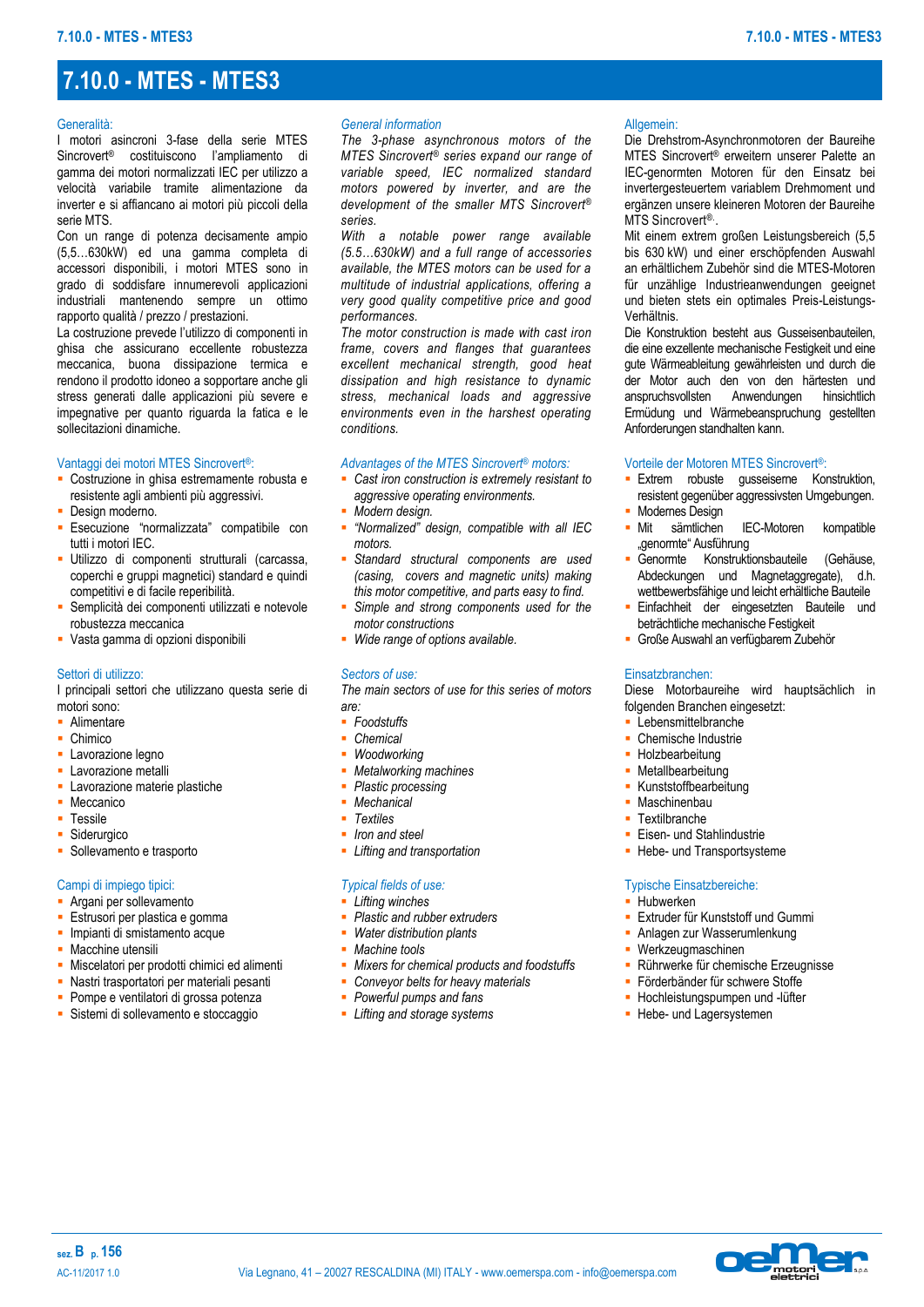# **7.10.0 - MTES - MTES3 Series - SINCROVERT®**



Motore Asincrono 3-fase per alimentazione da inverter *AC 3-phase inverter duty Asynchronous motor* 3-Phasen Asynchronmotor für Umrichterbetrieb

| Motore                       | Motor                    | Motor                         | AC 3-phase asynchronous motor                                                                                          |
|------------------------------|--------------------------|-------------------------------|------------------------------------------------------------------------------------------------------------------------|
| Esecuzione                   | Execution                | Ausführung                    | IEC standard motor (dimensions and performances)                                                                       |
| Altezze d'asse               | Shaft height             | Wellenhöhe                    | 132, 160, 180, 200, 225, 250, 280, 315, 355mm                                                                          |
| Potenza                      | Power                    | Leistung                      | 5.5315kW                                                                                                               |
| Coppia                       | Torque                   | Drehmoment                    | 182414Nm                                                                                                               |
| Peso                         | Weight                   | Gewicht                       | 632100kg                                                                                                               |
| Nr. di poli                  | Nr. of poles             | Anzahl Pole                   | 2, 4, 6                                                                                                                |
| Velocità base                | Base speed               | Nenndrehzahl                  | 1000, 1500, 3000rpm 50Hz                                                                                               |
| Tensione di alimentazione    | Supply voltage           | Versorgungsspannung           | 400Vac 50Hz460Vac 60Hz                                                                                                 |
| Collegamento                 | Connection               | Anschluss                     | delta/star                                                                                                             |
| Collegamenti elettrici       | Electrical connection    | <b>Elektrischer Anschluss</b> | Nr.6 terminals for delta/star connection into cast iron terminal<br>box top mounted.                                   |
| Classe di isolamento         | Insulation class         | Isolationklasse               | F, temperature rise cl.F                                                                                               |
| Termoprotettori              | Thermal protectors       | Thermikschutz                 | PTO (klixon) as standard, PTC*, KTY84-130*, PT100* on<br>request                                                       |
| Forma costruttiva            | Mounting construction    | Bauform                       | B3, B5, B35 + other vertical and horizontal mountings                                                                  |
| Grado di protezione          | Protection degree        | Schutzart                     | IP 54, IP 55*                                                                                                          |
| Tipo di raffreddamento       | Type of cooling          | Art der Kühlung               | IC 411 self-ventilated, IC 416* with axial fan 1-ph 230V 50/60Hz                                                       |
| Grado di vibrazione          | Vibration degree         | Vibrationsgrad                | $N, R^*, S^*$                                                                                                          |
| Metodo di equilibratura      | <b>Balancing method</b>  | Auswuchtmethode               | Half key, full* key or without* key on request                                                                         |
| Temperatura ambiente         | Ambient temperature      | Raumtemperatur                | $-20+40°C$                                                                                                             |
| Colore                       | Color                    | Farbe                         | <b>RAL 5010 (blue)</b>                                                                                                 |
| Materiale carcassa           | Frame material           | Statormaterial                | <b>Cast iron</b>                                                                                                       |
| Materiale coperchi / flangia | Covers / flange material | Deckelmaterial                | <b>Cast iron</b>                                                                                                       |
| Materiale albero             | Shaft material           | Welle                         | Steel C45 -                                                                                                            |
| Posizione morsettiera        | Terminal box position    | Klemmenkastenposition         | Standard position top mounted, side* mounted on request                                                                |
| Opzioni disponibili          | Options available        | Mögliche Optionen             | Axial servo-ventilation IC 416, Encoder, PTC, KTY84-130, space<br>heaters, stainless steel screws, insulated bearings. |
| Disponibilità                | Availability             | Verfügbarkeit                 | 4 poles B3 and B5 normally ready in stock up to frame 315                                                              |
| Tempo di consegna            | Delivery time            | Lieferzeit                    | From ready in stock up to 12 weeks size and options depending.                                                         |

\* A richiesta con sovrapprezzo – On request with price increase –

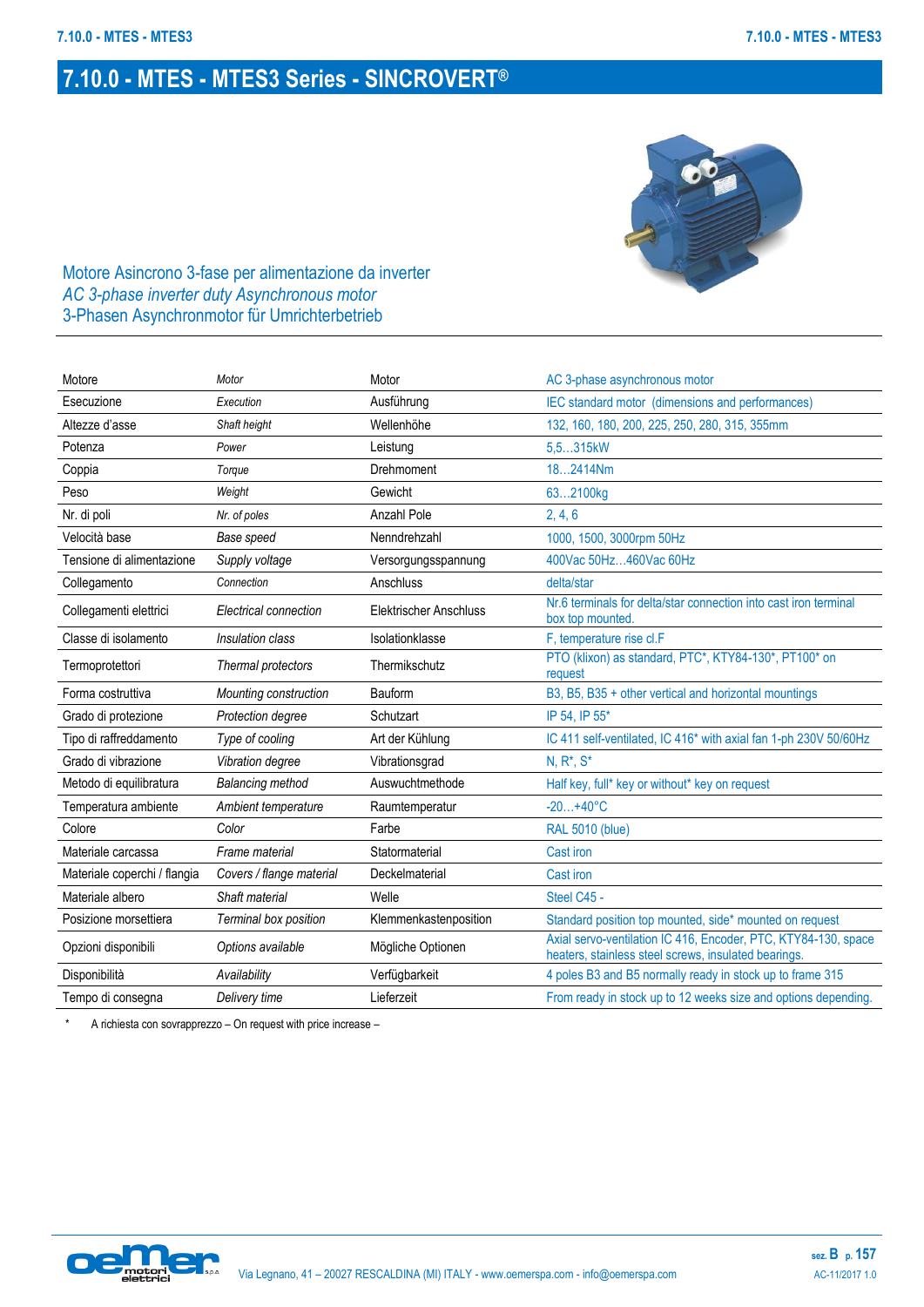# **7.10.0 - MTES - MTES3 7.10.0 - MTES - MTES3**

| <b>DATI GENERALI</b>   | <b>GENERAL DATA</b>       | <b>ALLGEMEINE DATEN</b> |                                                            |
|------------------------|---------------------------|-------------------------|------------------------------------------------------------|
| Forma costruttiva      | Mounting                  | <b>Bauformen</b>        | IM 1001 (B3) - IM 3001 (B5) $^{2}$ - IM 2001 (B35) $^{2}$  |
| Protezione motore      | <b>Motor Protection</b>   | Schutzart               | IP 54 (IP 55) <sup>2)</sup>                                |
| Equilibratura          | Balancing                 | Auswuchten              | grado $R - R$ degree – grad R                              |
| Isolamento             | <i>Insulation</i>         | Isolation               | classe $F - F$ class - F Klasse                            |
| Protezione termica     | <b>Thermal Protection</b> | Thermikschutz           | PTO (Klixon) $^{2)}$ – PTC $^{2)}$ – PT100 $^{2)}$         |
| Rumore L <sub>w</sub>  | Noise Lw                  | Geräuschpegel Lw        | $L_W < 85$ dB (A)                                          |
| Raffreddamento         | Cooling System            | Kühlung                 | IC 411 - IC 416 2)                                         |
| Sollecitazione massima | Max adm. shock            | Max schuss              | V eff $4.5$ mm/s $6.363$ Hz $-$ acc. 2.55 m/s <sup>2</sup> |
| Installazione          | Ambient                   | Umgebungstemperatur     | $-20/ + 40^{\circ}$ C - 1000 m a.s.l.                      |

| <b>VENTILATORE 2)</b> | <b>ELECTRIC FAN 2)</b> | <b>ELEKTROLÜFTER 2)</b> |                     | <b>AXIAL FAN 2)</b> |                      |        |        |                   |          |        |         |        |  |  |  |
|-----------------------|------------------------|-------------------------|---------------------|---------------------|----------------------|--------|--------|-------------------|----------|--------|---------|--------|--|--|--|
| Grandezza motore      | Motor size             | MotorBaugröße           |                     | 132                 | 160                  | 180    | 200    | 225               | 250      | 280    | 315-355 | 400    |  |  |  |
| Alimentazione         | Power supply           | Versorgung              |                     |                     |                      |        |        | 1-phase 220/230 V | 50/60 Hz |        |         |        |  |  |  |
| Corrente              | Current                | Strom                   |                     | 0.31                | 0.64                 | 1.55   | 0.83   | 1.06              | 1.25     | .55    | 3.33    | 3.33   |  |  |  |
| Potenza               | Power                  | Leistung                |                     | 45                  | 145                  | 350    | 190    | 240               | 285      | 355    | 760     | 760    |  |  |  |
| Portata max           | Air flow max           | Volumen                 | m <sup>3</sup> /min | 10                  | 16                   | 56     | 60     | 82                | 94       | 108    | 150     | 180    |  |  |  |
| Rumorosità            | Noise level            | Gerauschent             | dB(A                | 65                  | 72                   | 76     | 67     | 73                | 74       | 76     | 78      | 78     |  |  |  |
| Codice                | Code                   | Typ                     |                     | RB2C-190            | R <sub>2</sub> E-225 | A2E300 | A4E350 | A4E400            | A4E420   | A4E450 | A4E500  | A4E500 |  |  |  |

| <b>CUSCINETTI</b> |           | <b>BEARINGS</b>       | <b>WÄLZLAGER</b>                                 |          |               |        |            | <b>RADIAL LOAD DIAGRAM</b>            |
|-------------------|-----------|-----------------------|--------------------------------------------------|----------|---------------|--------|------------|---------------------------------------|
| <b>Motor</b>      |           | D.E. side - Brg. Code | N.D.E. side                                      | Max.spd. | Max.rad.load  | Dist.  | Max. axial |                                       |
| <b>Size</b>       | 2 poles   | Other                 | Brg. code                                        | Rpm 3    | N @ 1500rpm   | $X$ mm | load N     |                                       |
| <b>MTES 132</b>   |           | 6208ZZ C3             | 6208ZZ C3                                        | 4500     | 2000 / 1700   | 40/80  | 700        |                                       |
|                   | 6208ZZ C3 | NU 208 2)             |                                                  | 4500     | 3600 / 3000   |        |            | Distance X mm                         |
|                   |           | 6309 ZZ C3            |                                                  | 4000     | 2100 / 1800   |        |            | l Fr                                  |
| <b>MTES 160</b>   | 6309 C3   | NU 309 2)             | 6309 C3                                          | 4000     | 3800 / 3200   | 55/110 | 900        | يسمحون                                |
|                   |           | 6311 C3               |                                                  | 3800     | 2500 / 2100   |        |            |                                       |
| <b>MTES 180</b>   | 6311 C3   | NU 311 2)             | 6311 C3                                          | 3800     | 4500 / 3800   | 55/110 | 1300       |                                       |
|                   |           | 6312 C3               |                                                  | 3800     | 3400 / 2900   |        |            |                                       |
| <b>MTES 200</b>   | 6312 C3   | NU 312 2)             | 6312 C3                                          | 3800     | 6200 / 5300   | 55/110 | 1700       | $\frac{\chi}{\chi}$                   |
|                   |           | 6313 C3               |                                                  | 3800     | 4000 / 3400   |        |            |                                       |
| <b>MTES 225</b>   | 6313 C3   | NU 313 2)             | 6313 C3<br>70/140<br>1900<br>3800<br>7200 / 6100 |          | 100           |        |            |                                       |
|                   |           | 6314 C3               |                                                  | 3600     | 4800 / 4000   |        |            | 90                                    |
| <b>MTES 250</b>   | 6314 C3   | NU 314 <sup>2)</sup>  | 6314 C3                                          | 3600     | 8700 / 7200   | 70/140 | 2300       | 80<br>Load %<br>70                    |
|                   |           | 6316 C3               |                                                  | 3600     | 6600 / 5500   |        |            | 60                                    |
| <b>MTES 280</b>   | 6316 C3   | NU 316 2)             | 6316 C3                                          | 3000     | 11800 / 9900  | 70/140 | 4500       | 50                                    |
|                   | 6317 C3   |                       | 6317 C3                                          | 3200     | 8400 / 7000   |        |            | 40                                    |
| <b>MTES 315</b>   |           | <b>NU 319</b>         | 6319 C3                                          | 2600     | 15000 / 12600 | 85/170 | 5500       | 30<br>50<br>60<br>70<br>80<br>40<br>9 |
|                   | 6319 C3   |                       | 6322 C3                                          | 2600     | 12000 / 10000 |        |            | Speed $[n_{max}]$ %                   |
| <b>MTES 355</b>   |           | <b>NU 322</b>         | 6322 C3                                          | 2000     | 21500 / 18000 | 85/170 | 6500       |                                       |
|                   |           |                       |                                                  | 2200     | 14000 / 12000 |        |            |                                       |
| <b>MTES 400</b>   |           | <b>NU 326</b>         | 6326 C3                                          | 1800     | 25000 / 21000 | 85/170 | 7000       |                                       |

D.E. (Lato comando, *drive end*, Abtriebsseite) - N.D.E. (Lato opposto comando, *non-drive end*, Rückseite) - NU: (Cuscinetto a rulli, *Roller bearing,* Rollenlager) 2)

<sup>2)</sup> Opzione disponibile a richiesta – *Option available on request* – Verfügbares Sonderzubehör<br><sup>3)</sup> La velocità massima continuativa è limitata al 70% del valore indicato n<sub>max</sub> - *The max contin* 3) La velocità massima continuativa è limitata al 70% del valore indicato nmax. - *The max continuous operation speed is limited to the 70% of the indicated value nmax.* Per applicazioni con puleggia si raccomanda l'utilizzo del cuscinetto a rulli, *for application with pulley the roller bearing option is required*, bei Verwendung einer Riemenscheibe wird ein Rollenlager an der Abtriebsseite empfohlen.



**sez. B p. 158**



90 100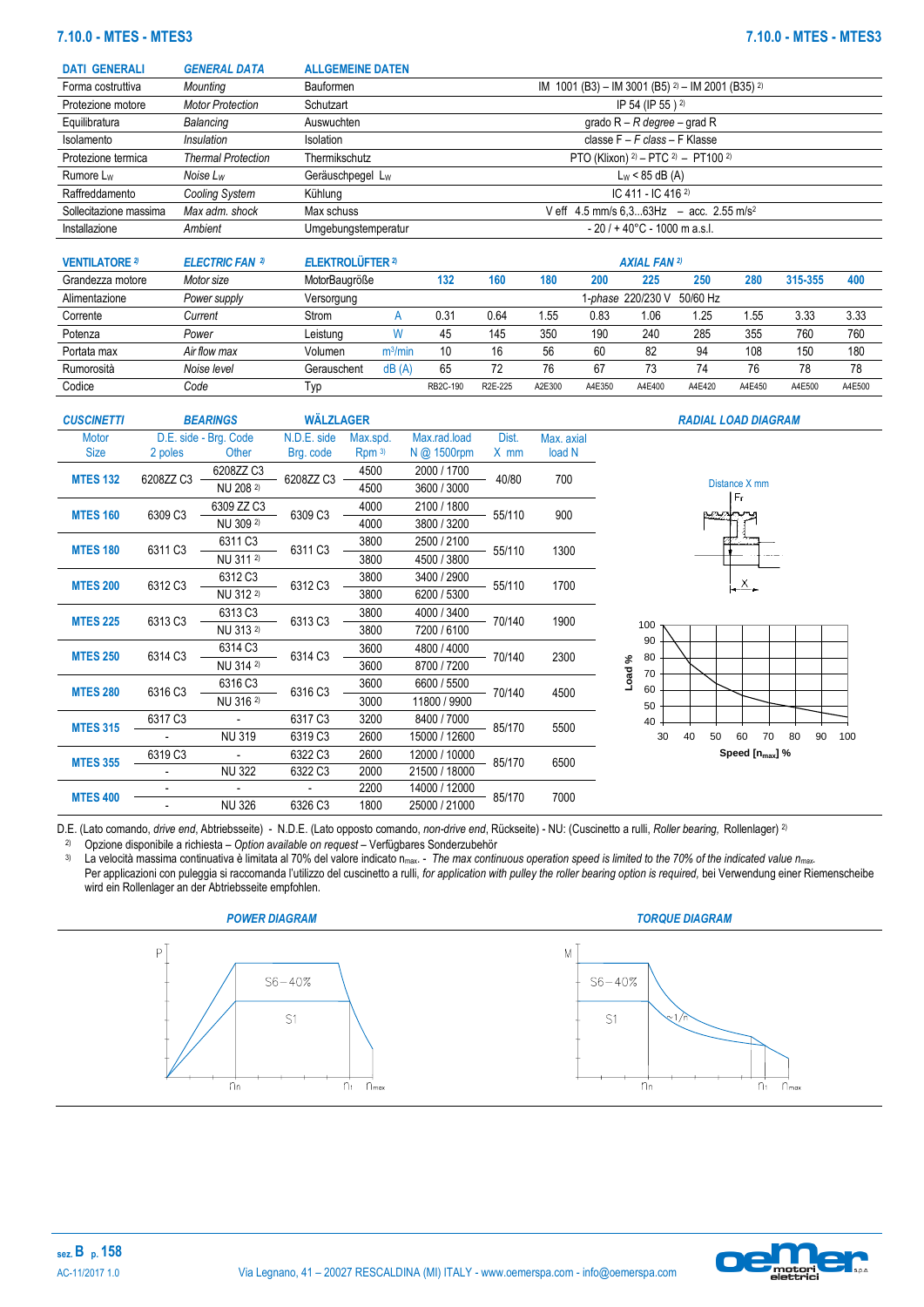# **IE 2 EFFICIENCY**

# **DATI ELETTRICI E PRESTAZIONI** *ELECTRICAL DATA AND PERFORMANCES* **ELEKTRISCHE DATEN UND LEISTUNGEN**

| 2 Poles             |                 |       |         |                |     |     |         |      |      |      |             |                |                         |           |                  |                  |      |
|---------------------|-----------------|-------|---------|----------------|-----|-----|---------|------|------|------|-------------|----------------|-------------------------|-----------|------------------|------------------|------|
| <b>Motor</b>        | Eff             | $P_n$ | $n_{n}$ | Poli           | Un  | fn. | $I_n$ A | 4/4  | 3/4  | 1/2  | <b>COSO</b> | n <sub>1</sub> | $n_{max}$ <sup>1)</sup> | $M_{n}$   | $M_{\text{max}}$ |                  | Wgt  |
| type                | ΙE              | Kw    | rpm     | nr             | Vac | Hz  | 400V    | %    | $\%$ | $\%$ | P.F.        | rpm            | rpm                     | <b>Nm</b> | <b>Nm</b>        | kgm <sup>2</sup> | kg   |
| <b>MTES 132SA/2</b> | IE <sub>2</sub> | 5.5   | 2900    | 2              | 400 | 50  | 10.3    | 87.4 | 87.8 | 86.3 | 87.4        | 4500           | 4500                    | 18.1      | 36               | 0.010            | 68   |
| <b>MTES 132SB/2</b> | IE <sub>2</sub> | 7,5   | 2900    | $\overline{2}$ | 400 | 50  | 14,3    | 88,4 | 88,6 | 87,6 | 88,4        | 4500           | 4500                    | 24,7      | 49               | 0.012            | 70   |
| <b>MTES 160MA/2</b> | IE <sub>2</sub> | 11    | 2930    | $\overline{2}$ | 400 | 50  | 19.9    | 89.9 | 90.6 | 88.4 | 89,9        | 4000           | 4000                    | 35.9      | 72               | 0.037            | 123  |
| <b>MTES 160MB/2</b> | IE <sub>2</sub> | 15    | 2930    | $\overline{2}$ | 400 | 50  | 26.5    | 90,9 | 91.7 | 89,2 | 90,9        | 4000           | 4000                    | 48,9      | 98               | 0.044            | 144  |
| <b>MTES 160L/2</b>  | IE <sub>2</sub> | 18,5  | 2930    | $\overline{2}$ | 400 | 50  | 32.1    | 91,4 | 92,1 | 89,9 | 91,4        | 4000           | 4000                    | 60,3      | 121              | 0.055            | 147  |
| <b>MTES 180M/2</b>  | IE <sub>2</sub> | 22    | 2940    | $\overline{2}$ | 400 | 50  | 38.5    | 91.8 | 92.2 | 90.6 | 91.8        | 3800           | 3800                    | 71.5      | 143              | 0.075            | 182  |
| <b>MTES 200LA/2</b> | IE <sub>2</sub> | 30    | 2950    | $\overline{2}$ | 400 | 50  | 52.0    | 92.6 | 92,9 | 91,4 | 92,6        | 3800           | 3800                    | 97.1      | 194              | 0.124            | 270  |
| <b>MTES 200LB/2</b> | IE <sub>2</sub> | 37    | 2970    | 2              | 400 | 50  | 64.6    | 93,0 | 93.3 | 91.9 | 93          | 3800           | 3800                    | 119       | 238              | 0.139            | 255  |
| <b>MTES 225M/2</b>  | IE <sub>2</sub> | 45    | 2970    | $\overline{2}$ | 400 | 50  | 78.3    | 93.3 | 93,6 | 92.3 | 93.3        | 3800           | 3800                    | 145       | 289              | 0.233            | 320  |
| <b>MTES 250M/2</b>  | IE <sub>2</sub> | 55    | 2970    | $\overline{2}$ | 400 | 50  | 94.3    | 93,6 | 93,9 | 92,6 | 93,6        | 3600           | 3600                    | 177       | 354              | 0.312            | 427  |
| <b>MTES 280S/2</b>  | IE <sub>2</sub> | 75    | 2970    | $\overline{2}$ | 400 | 50  | 128     | 94,0 | 94,2 | 93.3 | 94          | 3600           | 3600                    | 241       | 482              | 0.579            | 562  |
| <b>MTES 280M/2</b>  | IE <sub>2</sub> | 90    | 2970    | $\overline{2}$ | 400 | 50  | 153     | 94,3 | 94,5 | 93,6 | 94,3        | 3600           | 3600                    | 289       | 579              | 0,675            | 667  |
| <b>MTES 315S/2</b>  | IE <sub>2</sub> | 110   | 2980    | $\overline{2}$ | 400 | 50  | 191     | 94.6 | 94,9 | 93.7 | 94.6        | 3600           | 3600                    | 353       | 705              | 1.18             | 1000 |
| <b>MTES 315M/2</b>  | IE <sub>2</sub> | 132   | 2980    | $\overline{2}$ | 400 | 50  | 229     | 94,9 | 95,2 | 94,0 | 94,9        | 3600           | 3600                    | 423       | 846              | 1,82             | 1100 |
| <b>MTES 315LA/2</b> | IE <sub>2</sub> | 160   | 2980    | $\overline{2}$ | 400 | 50  | 273     | 95.1 | 95,3 | 94,3 | 95,1        | 3600           | 3600                    | 513       | 1026             | 2,08             | 1160 |
| <b>MTES 315LB/2</b> | IE <sub>2</sub> | 200   | 2980    | $\overline{2}$ | 400 | 50  | 336     | 95.5 | 95.6 | 94.6 | 95,5        | 3600           | 3600                    | 641       | 1282             | 2.41             | 1270 |
| <b>MTES 355MA/2</b> | IE <sub>2</sub> | 250   | 2980    | $\overline{2}$ | 400 | 50  | 421     | 95,4 | 95,6 | 94,5 | 95,4        | 3600           | 3600                    | 801       | 1602             | 3,56             | 1700 |
| <b>MTES 355LB/2</b> | IE <sub>2</sub> | 315   | 2980    | $\overline{2}$ | 400 | 50  | 530     | 95,5 | 95,7 | 94,5 | 95,5        | 3600           | 3600                    | 1009      | 2019             | 4,16             | 2000 |
|                     |                 |       |         |                |     |     |         |      |      |      |             |                |                         |           |                  |                  |      |

### **4 Poles**

| <b>Motor</b>        | Eff             | $P_n$ | $n_{n}$ | Poli | Un  | fn | $I_n$ A |      |      |      | <b>COSO</b> | n <sub>1</sub> | $n_{max}$ | M.        | $M_{\text{max}}$ |                  | Wgt  |
|---------------------|-----------------|-------|---------|------|-----|----|---------|------|------|------|-------------|----------------|-----------|-----------|------------------|------------------|------|
| type                | ΙE              | Kw    | rpm     | nr   | Vac | Hz | 400V    | $\%$ | %    | %    | P.F.        | rpm            | rpm       | <b>Nm</b> | Nm               | kgm <sup>2</sup> | kg   |
| <b>MTES 132SA/4</b> | IE <sub>2</sub> | 5.5   | 1440    | 4    | 400 | 50 | 11,0    | 88.2 | 88.9 | 86.7 | 0.82        | 2800           | 4500      | 36.5      | 80               | 0.021            | 68   |
| <b>MTES 132MA/4</b> | IE <sub>2</sub> | 7.5   | 1440    | 4    | 400 | 50 | 15.0    | 89.0 | 89.6 | 87.8 | 0.81        | 2800           | 4500      | 49.7      | 109              | 0.029            | 81   |
| <b>MTES 160MA/4</b> | IE <sub>2</sub> | 11    | 1460    | 4    | 400 | 50 | 20.7    | 90,2 | 90.9 | 88.8 | 0.85        | 2900           | 4000      | 72        | 158              | 0.074            | 123  |
| <b>MTES 160L/4</b>  | IE <sub>2</sub> | 15    | 1460    | 4    | 400 | 50 | 28.4    | 91.0 | 91.7 | 89.6 | 0.84        | 2900           | 4000      | 98.1      | 216              | 0.091            | 147  |
| <b>MTES 180M/4</b>  | IE <sub>2</sub> | 18.5  | 1470    | 4    | 400 | 50 | 34.4    | 91.5 | 92.3 | 90.7 | 0.85        | 2900           | 3800      | 120       | 264              | 0.139            | 182  |
| <b>MTES 180L/4</b>  | IE <sub>2</sub> | 22    | 1470    | 4    | 400 | 50 | 40.7    | 92.0 | 92.5 | 90.8 | 0.85        | 2900           | 3800      | 143       | 314              | 0.158            | 190  |
| <b>MTES 200LA/4</b> | IE <sub>2</sub> | 30    | 1470    | 4    | 400 | 50 | 54.3    | 92.8 | 93,4 | 91.4 | 0.86        | 2900           | 3800      | 195       | 429              | 0.266            | 270  |
| <b>MTES 225S/4</b>  | IE <sub>2</sub> | 37    | 1480    | 4    | 400 | 50 | 66,9    | 93,0 | 93,5 | 91.9 | 0,86        | 2900           | 3800      | 239       | 525              | 0,406            | 284  |
| <b>MTES 225M/4</b>  | IE <sub>2</sub> | 45    | 1480    | 4    | 400 | 50 | 81.0    | 93.4 | 93,8 | 92,4 | 0,86        | 2900           | 3800      | 290       | 639              | 0.469            | 320  |
| <b>MTES 250M/4</b>  | IE <sub>2</sub> | 55    | 1480    | 4    | 400 | 50 | 97,3    | 93.9 | 94,5 | 92,6 | 0,87        | 2900           | 3400      | 355       | 781              | 0.660            | 427  |
| <b>MTES 280S/4</b>  | IE <sub>2</sub> | 75    | 1480    | 4    | 400 | 50 | 132     | 94,2 | 94,4 | 93.5 | 0.87        | 2900           | 3400      | 484       | 1065             | 1.12             | 562  |
| <b>MTES 280M/4</b>  | IE2             | 90    | 1490    | 4    | 400 | 50 | 160     | 94,4 | 94,6 | 93,7 | 0,86        | 2900           | 3200      | 577       | 1269             | 1,46             | 667  |
| <b>MTES 315S/4</b>  | IE <sub>2</sub> | 110   | 1490    | 4    | 400 | 50 | 193     | 94.7 | 95.0 | 93.9 | 0.87        | 2900           | 3200      | 705       | 1551             | 3.11             | 1000 |
| <b>MTES 315M/4</b>  | IE <sub>2</sub> | 132   | 1490    | 4    | 400 | 50 | 231     | 95.0 | 95,2 | 94,2 | 0,87        | 2900           | 3200      | 846       | 1861             | 3,62             | 1100 |
| <b>MTES 315LA/4</b> | IE <sub>2</sub> | 160   | 1490    | 4    | 400 | 50 | 276     | 95.2 | 95.4 | 94,4 | 0.88        | 2900           | 3200      | 1026      | 2256             | 4.13             | 1160 |
| <b>MTES 315LB/4</b> | IE <sub>2</sub> | 200   | 1490    | 4    | 400 | 50 | 349     | 95.3 | 95.5 | 94.6 | 0.87        | 2900           | 3200      | 1282      | 2820             | 4.94             | 1270 |
| <b>MTES 355MA/4</b> | IE <sub>2</sub> | 250   | 1485    |      | 400 | 50 | 435     | 95.4 | 95,6 | 94,6 | 0.87        | 2900           | 3000      | 1608      | 3537             | 5.67             | 1700 |
| <b>MTES 355LB/4</b> | IE <sub>2</sub> | 315   | 1485    | 4    | 400 | 50 | 542     | 95,5 | 95,7 | 94,6 | 0.88        | 2900           | 3000      | 2026      | 4457             | 6.66             | 2000 |

# **6 Poles**

| <b>Motor</b>        | Eff             | P <sub>n</sub> | $n_{n}$ | Poli | Un  | fn | l, A            | 4/4  | 3/4  | 1/2  | <b>COSO</b> | n <sub>1</sub> | $n_{\rm max}$ <sup>1</sup> | $M_n$     | $M_{\rm max}$ |                  | Wgt  |
|---------------------|-----------------|----------------|---------|------|-----|----|-----------------|------|------|------|-------------|----------------|----------------------------|-----------|---------------|------------------|------|
| type                | ΙE              | Kw             | rpm     | nr   | Vac | Hz | 400V            | $\%$ | %    | %    | P.F.        | rpm            | rpm                        | <b>Nm</b> | <b>Nm</b>     | kgm <sup>2</sup> | kg   |
| <b>MTES 132SA/6</b> | IE <sub>2</sub> | 3              | 960     | 6    | 400 | 50 | 6.9             | 83.5 | 83.7 | 82.8 | 0.75        | 1700           | 4500                       | 29.8      | 60            | 0.028            | 63   |
| <b>MTES 132MA/6</b> | IE <sub>2</sub> | 4              | 960     | 6    | 400 | 50 | 9,0             | 84,7 | 85,1 | 83,9 | 0.76        | 1700           | 4500                       | 39,8      | 80            | 0.035            | 79   |
| <b>MTES 132MB/6</b> | IE <sub>2</sub> | 5.5            | 960     | 6    | 400 | 50 | 12.7            | 86.3 | 86.8 | 85.2 | 0.76        | 1700           | 4500                       | 54.7      | 109           | 0.044            | 84   |
| MTES 160MA/6        | IE <sub>2</sub> | 7,5            | 970     | 6    | 400 | 50 | 15,3            | 87,4 | 88,4 | 85,9 | 0,81        | 1700           | 4000                       | 73.8      | 148           | 0.088            | 118  |
| <b>MTES 160L/6</b>  | IE <sub>2</sub> | 11             | 970     | 6    | 400 | 50 | 22,4            | 88.9 | 89.6 | 87.7 | 0.8         | 1700           | 4000                       | 108       | 217           | 0.116            | 145  |
| <b>MTES 180L/6</b>  | IE <sub>2</sub> | 15             | 970     | 6    | 400 | 50 | 30.7            | 89.9 | 90,4 | 88,9 | 0,8         | 1700           | 3800                       | 148       | 295           | 0,207            | 184  |
| <b>MTES 200LA/6</b> | IE <sub>2</sub> | 18.5           | 970     | 6    | 400 | 50 | 36.4            | 90.7 | 91,2 | 89.6 | 0.81        | 1700           | 3600                       | 182       | 364           | 0.315            | 250  |
| <b>MTES 200LB/6</b> | IE <sub>2</sub> | 22             | 970     | 6    | 400 | 50 | 42.5            | 91.3 | 91.8 | 90.1 | 0.82        | 1700           | 3600                       | 217       | 433           | 0.361            | 250  |
| <b>MTES 225M/6</b>  | IE <sub>2</sub> | 30             | 980     | 6    | 400 | 50 | 56.7            | 92,0 | 92,5 | 90,9 | 0,84        | 1700           | 3400                       | 292       | 585           | 0.547            | 292  |
| <b>MTES 250M/6</b>  | IE <sub>2</sub> | 37             | 980     | 6    | 400 | 50 | 69.6            | 92.6 | 93,3 | 91.2 | 0,83        | 1700           | 3400                       | 361       | 721           | 0.834            | 405  |
| <b>MTES 280S/6</b>  | IE <sub>2</sub> | 45             | 980     | 6    | 400 | 50 | 82,4            | 92,9 | 93,1 | 92,2 | 0,85        | 1700           | 3000                       | 439       | 877           | 1.39             | 520  |
| <b>MTES 280M/6</b>  | IE <sub>2</sub> | 55             | 980     | 6    | 400 | 50 | 100.2           | 93.3 | 93.5 | 92.6 | 0.85        | 1700           | 3000                       | 536       | 1072          | 1.65             | 592  |
| <b>MTES 315S/6</b>  | IE <sub>2</sub> | 75             | 990     | 6    | 400 | 50 | 134             | 94,0 | 94,1 | 93,3 | 0,86        | 1700           | 2800                       | 723       | 1447          | 4,11             | 1000 |
| <b>MTES 315M/6</b>  | IE <sub>2</sub> | 90             | 990     | 6    | 400 | 50 | 162             | 94,2 | 94,4 | 93.5 | 0.85        | 1700           | 2800                       | 868       | 1736          | 4.28             | 1100 |
| <b>MTES 315LA/6</b> | IE <sub>2</sub> | 110            | 990     | 6    | 400 | 50 | 200             | 94,6 | 94,8 | 93,8 | 0,84        | 1700           | 2800                       | 1061      | 2122          | 5,45             | 1160 |
| <b>MTES 315LB/6</b> | IE <sub>2</sub> | 132            | 990     | 6    | 400 | 50 | 237             | 94.8 | 94,9 | 94,2 | 0,85        | 1700           | 2800                       | 1273      | 2547          | 6.12             | 1230 |
| <b>MTES 355MA/6</b> | IE <sub>2</sub> | 160            | 988     | 6    | 400 | 50 | 286             | 95.1 | 95,2 | 94,4 | 0,85        | 1700           | 2200                       | 1547      | 3341          | 13,0             | 1830 |
| <b>MTES 355MC/6</b> | IE <sub>2</sub> | 200            | 987     | 6    | 400 | 50 | 36 <sup>′</sup> | 95,2 | 95,4 | 94,5 | 0,84        | 1700           | 2200                       | 1935      | 4025          | 16.0             | 1880 |
| <b>MTES 355LB/6</b> | IE <sub>2</sub> | 250            | 989     | 6    | 400 | 50 | 452             | 95,2 | 95,4 | 94,5 | 0,84        | 1700           | 2200                       | 2414      | 5673          | 21.0             | 2100 |

1) Velocità massima meccanica, *Max mechanical speed*, Max. mechanische Drehzahl.

La velocità massima continuativa è limitata al 70% del valore indicato n<sub>max</sub>. - The max continuous operation speed is limited to the 70% of the indicated value n<sub>max</sub>.

Valori di rendimento in accordo con la normativa IEC 60034-2-1:2007 – misura con metodo diretto validi solo per motori a 50Hz –

*Efficency values in accordance with the IEC 60034-2-1:2007 – Measures with direct method valid only for 50Hz motors -*

Prestazioni relative ai motori servoventilati – *Performances referred to servoventilated motors* - Leistungen bezogen auf fremdbelüftete Motoren

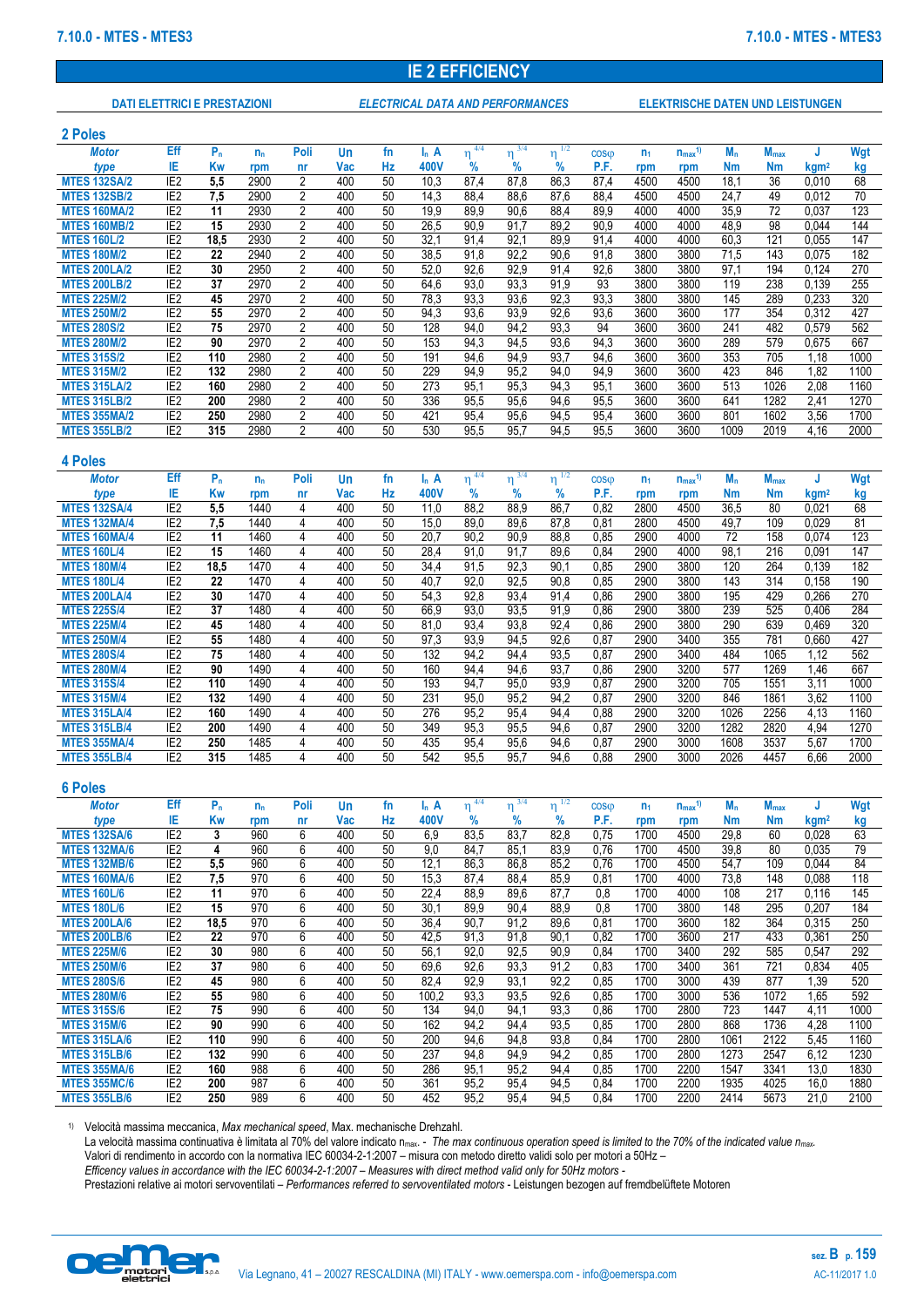# **IE 3 EFFICIENCY**

# **DATI ELETTRICI E PRESTAZIONI** *ELECTRICAL DATA AND PERFORMANCES* **ELEKTRISCHE DATEN UND LEISTUNGEN**

| 2 Poles                                      |                                    |                       |              |                     |            |          |                         |                          |               |                         |                  |                |                         |                   |                  |                            |                         |
|----------------------------------------------|------------------------------------|-----------------------|--------------|---------------------|------------|----------|-------------------------|--------------------------|---------------|-------------------------|------------------|----------------|-------------------------|-------------------|------------------|----------------------------|-------------------------|
| <b>Motor</b>                                 | Eff                                | $P_n$                 | $n_{n}$      | Poli                | Un         | fn       | $I_n$ A                 | 4/4<br>η                 | 3/4<br>η      | 1/2<br>η                | COS <sub>0</sub> | n <sub>1</sub> | $n_{max}$ <sup>1)</sup> | $M_n$             | M <sub>max</sub> | J                          | Wgt                     |
| type                                         | ΙE                                 | <b>Kw</b>             | rpm          | nr                  | Vac        | Hz       | 400V                    | %                        | %             | %                       | P.F.             | rpm            | rpm                     | <b>Nm</b>         | <b>Nm</b>        | kgm <sup>2</sup>           | kg                      |
| <b>MTES3 132SA/2</b><br><b>MTES3 132SB/2</b> | IE <sub>3</sub><br>IE <sub>3</sub> | 5,5<br>7,5            | 2930<br>2930 | 2<br>2              | 400<br>400 | 50<br>50 | 10,0<br>13,4            | 89,2<br>90.1             | 90,2<br>90.8  | 88,6<br>89,3            | 0,89<br>0,9      | 4500<br>4500   | 4500<br>4500            | 18,1<br>24,6      | 36<br>49         | 0,0152<br>0,019            | 64<br>69                |
| <b>MTES3 160MA/2</b>                         | IE <sub>3</sub>                    | 11                    | 2960         | $\overline{c}$      | 400        | 50       | 19,8                    | 91,2                     | 93,8          | 93                      | 0,88             | 4000           | 4000                    | 36                | 72               | 0,0596                     | 114                     |
| <b>MTES3 160MB/2</b>                         | IE <sub>3</sub>                    | 15                    | 2940         | 2                   | 400        | 50       | 26,2                    | 91,9                     | 93,1          | 92,9                    | 0,9              | 4000           | 4000                    | 48,7              | 97               | 0,0621                     | 127                     |
| <b>MTES3 160L/2</b>                          | IE <sub>3</sub>                    | 18,5                  | 2940         | 2                   | 400        | 50       | 31,8                    | 92,4                     | 93.5          | 93,3                    | 0,91             | 4000           | 4000                    | 60,1              | 120              | 0,0767                     | 144                     |
| <b>MTES3 180M/2</b>                          | IE <sub>3</sub>                    | 22                    | 2945         | 2                   | 400        | 50       | 38,5                    | 92,7                     | 94,1          | 93,6                    | 0,89             | 3800           | 3800                    | 71,3              | 143              | 0,0967                     | 184                     |
| <b>MTES3 200LA/2</b><br><b>MTES3 200LB/2</b> | IE <sub>3</sub><br>IE <sub>3</sub> | 30<br>37              | 2945<br>2945 | 2<br>$\overline{c}$ | 400<br>400 | 50<br>50 | 52,1<br>64,0            | 93,3<br>93,7             | 93,8<br>94,4  | 93,2<br>94.2            | 0,89<br>0,89     | 3800<br>3800   | 3800<br>3800            | 97,3<br>120       | 195<br>240       | 0,174<br>0,200             | 248<br>267              |
| <b>MTES3 225M/2</b>                          | IE <sub>3</sub>                    | 45                    | 2950         | 2                   | 400        | 50       | 75,9                    | 94,0                     | 94,6          | 94,1                    | 0,91             | 3800           | 3800                    | 146               | 291              | 0,344                      | 370                     |
| <b>MTES3 250M/2</b>                          | IE <sub>3</sub>                    | 55                    | 2960         | 2                   | 400        | 50       | 93,5                    | 94,3                     | 94,5          | 93,1                    | 0,9              | 3600           | 3600                    | 177               | 355              | 0,444                      | 434                     |
| <b>MTES3 280S/2</b>                          | IE <sub>3</sub>                    | 75                    | 2960         | 2                   | 400        | 50       | 126                     | 94,7                     | 94,9          | 93,7                    | 0,91             | 3600           | 3600                    | 242               | 484              | 0,829                      | 574                     |
| <b>MTES3 280M/2</b>                          | IE <sub>3</sub>                    | 90                    | 2960         | 2                   | 400        | 50       | 150                     | 95,0                     | 95,2          | 94,3                    | 0,91             | 3600           | 3600                    | 290               | 581              | 0,982                      | 650                     |
| <b>MTES3 315S/2</b>                          | IE <sub>3</sub>                    | 110                   | 2960         | 2                   | 400        | 50       | 185                     | 95,2                     | 95,5          | 94,6                    | 0,9              | 3600           | 3600                    | 355               | 710              | 1,70                       | 952                     |
| <b>MTES3 315MA/2</b>                         | IE <sub>3</sub>                    | 132                   | 2960         | 2                   | 400        | 50       | 222                     | 95,4                     | 95,5          | 94,7                    | 0,9              | 3600           | 3600                    | 426               | 852              | 1,94                       | 1053                    |
| <b>MTES3 315MB/2</b><br><b>MTES3 315LB/2</b> | IE <sub>3</sub><br>IE <sub>3</sub> | 160<br>200            | 2960<br>2960 | $\overline{c}$<br>2 | 400<br>400 | 50<br>50 | 268<br>335              | 95,6<br>95,8             | 95,8<br>96,0  | 94,5<br>94,7            | 0.9<br>0,9       | 3600<br>3600   | 3600<br>3600            | 516<br>645        | 1032<br>1291     | 2,20<br>2,55               | 1141<br>1119            |
| <b>MTES3 355MA/2</b>                         | IE <sub>3</sub>                    | 250                   | 2960         | 2                   | 400        | 50       | 448                     | 95,8                     | 96,2          | 94,8                    | 0,84             | 3600           | 3600                    | 807               | 1613             | 3,14                       | 1650                    |
| <b>MTES3 355LB/2</b>                         | IE <sub>3</sub>                    | 315                   | 2960         | $\overline{c}$      | 400        | 50       | 558                     | 95,8                     | 96,2          | 94,8                    | 0,85             | 3600           | 3600                    | 1016              | 2033             | 3,85                       | 1835                    |
|                                              |                                    |                       |              |                     |            |          |                         |                          |               |                         |                  |                |                         |                   |                  |                            |                         |
| 4 Poles                                      |                                    |                       |              |                     |            |          |                         |                          |               |                         |                  |                |                         |                   |                  |                            |                         |
| <b>Motor</b>                                 | Eff                                | $P_n$                 | $n_{n}$      | Poli                | Un         | fn       | $I_n$ A                 | 4/4<br>η                 | 3/4<br>$\eta$ | $\eta^{\overline{1/2}}$ | COS <sub>0</sub> | n <sub>1</sub> | $n_{max}$ <sup>1)</sup> | $M_n$             | M <sub>max</sub> | J                          | Wgt                     |
| type                                         | ΙE<br>IE <sub>3</sub>              | <b>Kw</b><br>5,5      | rpm<br>1460  | nr<br>4             | Vac<br>400 | Hz<br>50 | 400V<br>10,5            | %<br>89,6                | %<br>90.9     | %<br>88,9               | P.F.<br>0.84     | rpm<br>2800    | rpm<br>4500             | <b>Nm</b><br>36,7 | <b>Nm</b><br>81  | kgm <sup>2</sup><br>0.0345 | kg<br>67                |
| <b>MTES3 132SA/4</b><br><b>MTES3 132MA/4</b> | IE <sub>3</sub>                    | 7,5                   | 1440         | 4                   | 400        | 50       | 14,1                    | 90,4                     | 91,3          | 91,2                    | 0,85             | 2800           | 4500                    | 49,7              | 109              | 0,0441                     | 82                      |
| <b>MTES3 160MA/4</b>                         | IE <sub>3</sub>                    | 11                    | 1450         | 4                   | 400        | 50       | 20,7                    | 91,4                     | 92,2          | 91,7                    | 0,84             | 2900           | 4000                    | 72,5              | 159              | 0,104                      | 125                     |
| <b>MTES3 160L/4</b>                          | IE <sub>3</sub>                    | 15                    | 1450         | 4                   | 400        | 50       | 27,3                    | 92,1                     | 92.9          | 92,2                    | 0,86             | 2900           | 4000                    | 98,8              | 217              | 0,138                      | 148                     |
| <b>MTES3 180M/4</b>                          | IE <sub>3</sub>                    | 18,5                  | 1460         | 4                   | 400        | 50       | 33,5                    | 92,6                     | 93,6          | 93,0                    | 0,86             | 2900           | 3800                    | 121               | 266              | 0,155                      | 165                     |
| <b>MTES3 180L/4</b>                          | IE <sub>3</sub>                    | 22                    | 1460         | 4                   | 400        | 50       | 39,2                    | 93,0                     | 93.7          | 92,9                    | 0.87             | 2900           | 3800                    | 144               | 317              | 0,194                      | 191                     |
| <b>MTES3 200LA/4</b>                         | IE <sub>3</sub>                    | 30<br>$\overline{37}$ | 1470         | 4                   | 400        | 50       | 57,1                    | 93,6                     | 93,7          | 93,2                    | 0,81             | 2900           | 3800                    | 195               | 429              | 0,294                      | 249<br>$\overline{322}$ |
| <b>MTES3 225S/4</b><br><b>MTES3 225M/4</b>   | IE <sub>3</sub><br>IE <sub>3</sub> | 45                    | 1470<br>1470 | 4<br>4              | 400<br>400 | 50<br>50 | 65,4<br>79,3            | 93,9<br>94,2             | 95,2<br>95,2  | 94,3<br>94.5            | 0.87<br>0,87     | 2900<br>2900   | 3800<br>3800            | 240<br>292        | 529<br>643       | 0,578<br>0,653             | 364                     |
| <b>MTES3 250M/4</b>                          | IE <sub>3</sub>                    | 55                    | 1470         | 4                   | 400        | 50       | 95,4                    | 94,6                     | 95,2          | 94.5                    | 0,88             | 2900           | 3400                    | 357               | 786              | 0,765                      | 414                     |
| <b>MTES3 280S/4</b>                          | IE <sub>3</sub>                    | 75                    | 1480         | 4                   | 400        | 50       | 131                     | 95,0                     | 95,1          | 94,8                    | 0.87             | 2900           | 3400                    | 484               | 1065             | 2,00                       | 642                     |
| <b>MTES3 280M/4</b>                          | IE <sub>3</sub>                    | 90                    | 1480         | 4                   | 400        | 50       | 161                     | 95,2                     | 95,1          | 95,0                    | 0,85             | 2900           | 3200                    | 581               | 1278             | 2,18                       | 683                     |
| <b>MTES3 315S/4</b>                          | IE <sub>3</sub>                    | 110                   | 1480         | 4                   | 400        | 50       | 189                     | 95,4                     | 95,7          | 94,6                    | 0.88             | 2900           | 3200                    | 710               | 1562             | 3,72                       | 936                     |
| <b>MTES3 315MA/4</b>                         | IE <sub>3</sub>                    | 132                   | 1480         | 4                   | 400        | 50<br>50 | 227<br>$\overline{274}$ | 95,6                     | 95,8          | 95,0                    | 0,88             | 2900           | 3200                    | 852               | 1874             | 4,30                       | 1040                    |
| <b>MTES3 315MB/4</b><br><b>MTES3 315LB/4</b> | IE <sub>3</sub><br>IE <sub>3</sub> | 160<br>200            | 1480<br>1480 | 4<br>4              | 400<br>400 | 50       | 338                     | 95.8<br>96,0             | 96.0<br>96,2  | 95,1<br>95,3            | 0.88<br>0,89     | 2900<br>2900   | 3200<br>3200            | 1032<br>1291      | 2271<br>2839     | 5,11<br>6,17               | 1121<br>1202            |
| <b>MTES3 355MA/4</b>                         | IE <sub>3</sub>                    | 250                   | 1480         | 4                   | 400        | 50       | 422                     | 96,0                     | 96,3          | 95,4                    | 0,89             | 2900           | 3000                    | 1613              | 3549             | 7,64                       | 1605                    |
| <b>MTES3 355LB/4</b>                         | IE <sub>3</sub>                    | 315                   | 1480         | 4                   | 400        | 50       | 532                     | 96,0                     | 96,3          | 94,5                    | 0.89             | 2900           | 3000                    | 2033              | 4472             | 9,34                       | 1757                    |
|                                              |                                    |                       |              |                     |            |          |                         |                          |               |                         |                  |                |                         |                   |                  |                            |                         |
| <b>6 Poles</b>                               |                                    |                       |              |                     |            |          |                         |                          |               |                         |                  |                |                         |                   |                  |                            |                         |
| <b>Motor</b>                                 | Eff                                | $P_n$                 | $n_{n}$      | Poli                | Un         | fn       | $I_n$ A                 | $\eta^{\frac{4/4}{4/4}}$ | $\eta^{3/4}$  | $\eta^{\,1/2}$          | <b>COSO</b>      | $n_1$          | $n_{max}$ <sup>1)</sup> | $M_n$             | $M_{\text{max}}$ | J                          | Wgt                     |
| type<br><b>MTES3 132SA/6</b>                 | ΙE<br>IE <sub>3</sub>              | Kw<br>3               | rpm<br>965   | nr<br>6             | Vac<br>400 | Hz<br>50 | 400V<br>6,8             | ℅<br>85,6                | %<br>86,1     | %<br>84,5               | P.F.<br>0,74     | rpm<br>1700    | rpm<br>4500             | <b>Nm</b><br>30,5 | Nm<br>59         | kgm <sup>2</sup><br>0,0338 | kg<br>68                |
| <b>MTES3 132MA/6</b>                         | IE <sub>3</sub>                    | 4                     | 950          | 6                   | 400        | 50       | 9,0                     | 86,8                     | 87,6          | 85,2                    | 0,74             | 1700           | 4500                    | 40,2              | 78               | 0,0434                     | 70                      |
| <b>MTES3 132MB/6</b>                         | IE <sub>3</sub>                    | 5,5                   | 950          | 6                   | 400        | 50       | 12,7                    | 88                       | 88,8          | 86,9                    | 0,71             | 1700           | 4500                    | 55,3              | 108              | 0,0544                     | 75                      |
| <b>MTES3 160MA/6</b>                         | IE <sub>3</sub>                    | 7,5                   | 960          | 6                   | 400        | 50       | 16,2                    | 89,1                     | 90,3          | 88,0                    | 0,75             | 1700           | 4000                    | 74,6              | 145              | 0,0873                     | 110                     |
| <b>MTES3 160L/6</b>                          | IE <sub>3</sub>                    | 11                    | 960          | 6                   | 400        | 50       | 23,1                    | 90,3                     | 91,2          | 88,5                    | 0,76             | 1700           | 4000                    | 109               | 213              | 0,135                      | 141                     |
| <b>MTES3 180L/6</b>                          | IE <sub>3</sub>                    | 15                    | 960          | 6                   | 400        | 50       | 30,1                    | 91,2                     | 92,0          | 90,3                    | 0,79             | 1700           | 3800                    | 149               | 291              | 0,280                      | 179                     |
| <b>MTES3 200LA/6</b>                         | IE <sub>3</sub><br>IE <sub>3</sub> | 18,5<br>22            | 970<br>970   | 6<br>6              | 400<br>400 | 50<br>50 | 36,4<br>42,5            | 91,7                     | 92,3<br>93,0  | 90,6<br>91,3            | 0,8<br>0,81      | 1700<br>1700   | 3600<br>3600            | 182<br>217        | 355<br>422       | 0,383<br>0,449             | 227<br>250              |
| <b>MTES3 200LB/6</b><br><b>MTES3 225M/6</b>  | IE <sub>3</sub>                    | 30                    | 975          | 6                   | 400        | 50       | 53,0                    | 92,2<br>92,9             | 93,8          | 90,9                    | 0,88             | 1700           | 3400                    | 294               | 573              | 0,671                      | 331                     |
| <b>MTES3 250M/6</b>                          | IE <sub>3</sub>                    | 37                    | 975          | 6                   | 400        | 50       | 67,3                    | 93,3                     | 94,0          | 91,8                    | 0,85             | 1700           | 3400                    | 362               | 707              | 0,992                      | 400                     |
| <b>MTES3 280S/6</b>                          | IE <sub>3</sub>                    | 45                    | 980          | 6                   | 400        | 50       | 83,5                    | 93,7                     | 94,6          | 92,7                    | 0,83             | 1700           | 3000                    | 439               | 855              | 2,20                       | 527                     |
| <b>MTES3 280M/6</b>                          | IE <sub>3</sub>                    | 55                    | 980          | 6                   | 400        | 50       | 99,3                    | 94,1                     | 95,0          | 93,4                    | 0,85             | 1700           | 3000                    | 536               | 1045             | 2,57                       | 543                     |
| <b>MTES3 315S/6</b>                          | IE <sub>3</sub>                    | 75                    | 980          | 6                   | 400        | 50       | 140                     | 94,6                     | 94,8          | 93,2                    | 0,82             | 1700           | 2800                    | 731               | 1425             | 3,80                       | 822                     |
| <b>MTES3 315MA/6</b>                         | IE <sub>3</sub>                    | 90                    | 980          | 6                   | 400        | 50       | 167                     | 94,9                     | 95,0          | 93,4                    | 0,82             | 1700           | 2800                    | 877               | 1710             | 4,45                       | 950                     |
| <b>MTES3 315MB/6</b><br><b>MTES3 315LB/6</b> | IE <sub>3</sub><br>IE <sub>3</sub> | 110<br>132            | 980<br>980   | 6<br>6              | 400<br>400 | 50<br>50 | 204<br>244              | 95,1<br>95,6             | 95,4<br>95,7  | 94,0<br>94,2            | 0,82<br>0,82     | 1700<br>1700   | 2800<br>2800            | 1072<br>1286      | 2090<br>2508     | 5,54<br>6,63               | 994<br>1130             |
| <b>MTES3 355MA/6</b>                         | IE <sub>3</sub>                    | 160                   | 980          | 6                   | 400        | 50       | 295                     | 95,6                     | 95,8          | 94,3                    | 0,82             | 1700           | 2200                    | 1559              | 3040             | 8,98                       | 1535                    |
| <b>MTES3 355MC/6</b>                         | IE <sub>3</sub>                    | 200                   | 980          | 6                   | 400        | 50       | 368                     | 95,8                     | 95,8          | 94,3                    | 0,82             | 1700           | 2200                    | 1949              | 3801             | 11,0                       | 1690                    |
| <b>MTES3 355LB/6</b>                         | IE3                                | 250                   | 980          | 6                   | 400        | 50       | 459                     | 95,8                     | 96,0          | 94,3                    | 0,82             | 1700           | 2200                    | 2436              | 4751             | 13,5                       | 1880                    |

1) Velocità massima meccanica, *Max mechanical speed*, Max. mechanische Drehzahl.

La velocità massima continuativa è limitata al 70% del valore indicato nmax. - *The max continuous operation speed is limited to the 70% of the indicated value nmax.* Valori di rendimento in accordo con la normativa IEC 60034-2-1:2007 – misura con metodo diretto validi solo per motori a 50Hz –

*Efficency values in accordance with the IEC 60034-2-1:2007 – Measures with direct method valid only for 50Hz motors -*

Prestazioni relative ai motori servoventilati – *Performances referred to servoventilated motors* - Leistungen bezogen auf fremdbelüftete Motoren

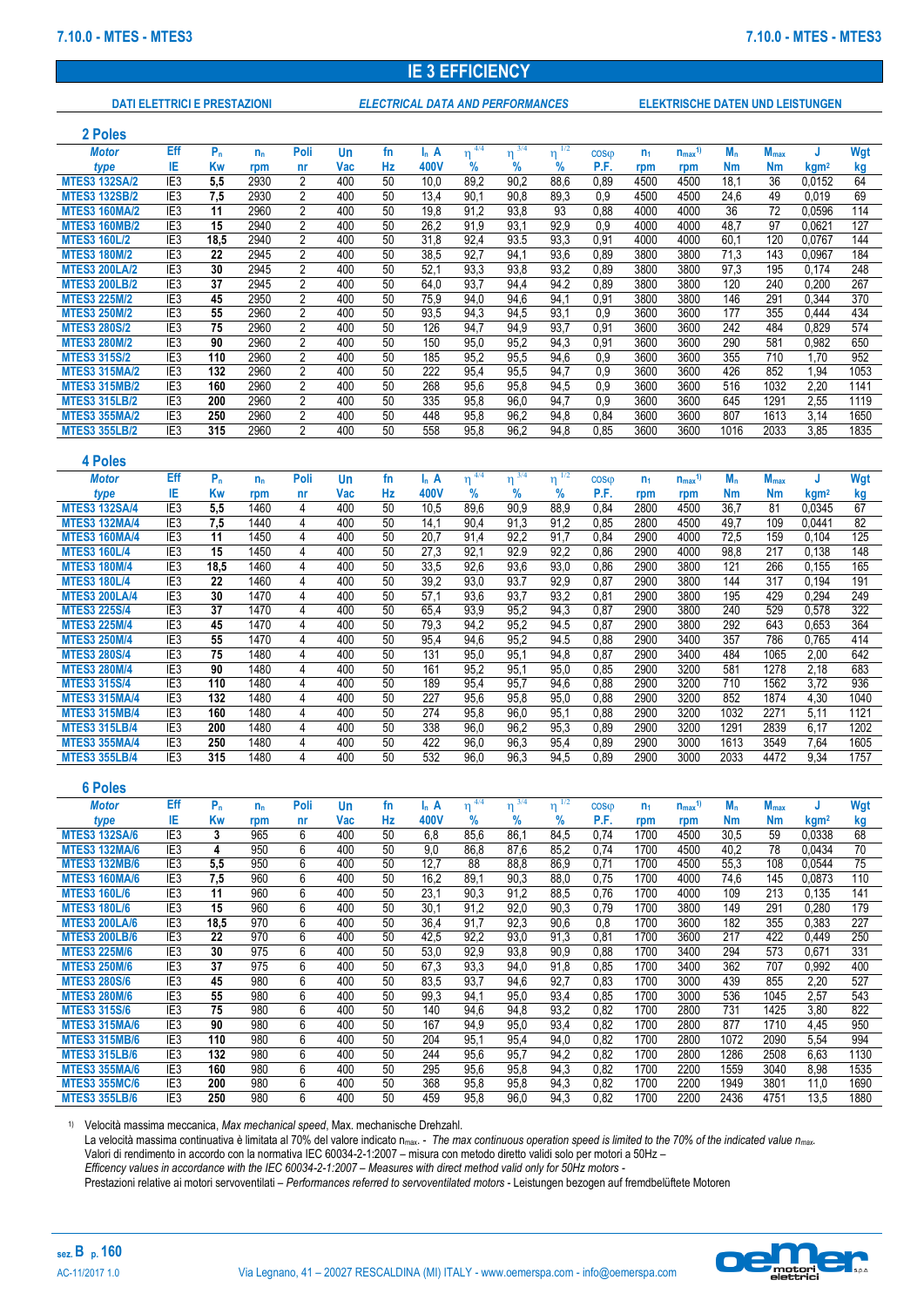TYPE 132 ÷ 200

**MTES 132…400 DIMENSIONI DI INGOMBRO -** *OVERALL DIMENSIONS -* **ABMESSUNGEN** Dimensions [mm]



TYPE 225 ÷ 400

| <b>SIZE</b> | <b>132S</b>     | <b>132M</b> | <b>160M</b>    | <b>160L</b>    | <b>180M</b>    | <b>180L</b>    | 200L           | <b>225S</b> | <b>225M</b>              | <b>250M</b>              | <b>280S</b>    | <b>280M</b>    | 315S             | 315M             | 315L    | 355M                     | 355L                     | 400                |
|-------------|-----------------|-------------|----------------|----------------|----------------|----------------|----------------|-------------|--------------------------|--------------------------|----------------|----------------|------------------|------------------|---------|--------------------------|--------------------------|--------------------|
| A           | 216             | 216         | 254            | 254            | 279            | 279            | 318            | 356         | 356                      | 406                      | 457            | 457            | 508              | 508              | 508     | 610                      | 610                      | 686                |
| AA          | 56              | 56          | 70             | 70             | 72             | 72             | 72             | 77          | 77                       | 85                       | 90             | 90             | 123              | 123              | 123     | 125                      | 125                      | 150                |
| <b>AB</b>   | 260             | 260         | 320            | 320            | 350            | 350            | 388            | 432         | 432                      | 482                      | 545            | 545            | 630              | 630              | 630     | 730                      | 730                      | 836                |
| <b>AC</b>   | 250             | 250         | 310            | 310            | 353            | 353            | 390            | 450         | 450                      | 486                      | 550            | 550            | 620              | 620              | 620     | 700                      | 700                      | 770                |
| <b>AD</b>   | 180             | 180         | 245            | 245            | 268            | 268            | 302            | 350         | 350                      | 365                      | 392            | 392            | 535              | 535              | 535     | 635                      | 635                      | 760                |
| в           | 140             | 178         | 210            | 254            | 241            | 279            | 305            | 286         | 311                      | 349                      | 368            | 419            | 406              | 457              | 508     | 560                      | 630                      | 710                |
| BA          | 45              | 45          | 60             | 60             | $\sim$         | $\sim$         | $\sim$         | $\sim$      | $\overline{\phantom{a}}$ | $\overline{\phantom{a}}$ |                | $\sim$         |                  | $\sim$           | $\sim$  | $\overline{\phantom{a}}$ | $\overline{\phantom{a}}$ |                    |
| <b>BB</b>   | 180             | 220         | 264            | 305            | 312            | 351            | 371            | 371         | 394                      | 445                      | 488            | 540            | 574              | 670              | 684     | 750                      | 750                      | 800                |
| C           | 89              | 89          | 108            | 108            | 121            | 121            | 133            | 149         | 149                      | 168                      | 190            | 190            | 216              | 216              | 216     | 254                      | 254                      | 280                |
| D           | 38k6            | 38k6        | 42k6           | 42k6           | 48k6           | 48k6           | 55m6           | 60m6        | 60m6                     | 65m6                     | 75m6           | 75m6           | 80m <sub>6</sub> | 80m <sub>6</sub> | 80m6    | 95m6                     | 95m6                     | 110 m <sup>6</sup> |
| E           | 80              | 80          | 110            | 110            | 110            | 110            | 110            | 140         | 140                      | 140                      | 140            | 140            | 170              | 170              | 170     | 170                      | 170                      | 210                |
| F           | 10              | 10          | 12             | 12             | 14             | 14             | 16             | 18          | 18                       | 18                       | 20             | 20             | 22               | 22               | 22      | 25                       | 25                       | 25                 |
| <b>GA</b>   | 41              | 41          | 45             | 45             | 51.5           | 51.5           | 59             | 64          | 64                       | 69                       | 79.5           | 79.5           | 85               | 85               | 85      | 100                      | 100                      | 100                |
| н           | 132             | 132         | 160            | 160            | 180            | 180            | 200            | 225         | 225                      | 250                      | 280            | 280            | 315              | 315              | 315     | 355                      | 355                      | 400                |
| <b>HA</b>   | 20              | 20          | 23             | 23             | 23             | 23             | 25             | 33          | 33                       | 34                       | 42             | 42             | 43               | 43               | 43      | 55                       | 55                       | 62                 |
| HC          | 260             | 260         | 320            | 320            | 357            | 357            | 400            | 450         | 450                      | 490                      | 554            | 554            | 630              | 630              | 630     | 710                      | 710                      | 785                |
| HD          | 310             | 310         | 405            | 405            | 448            | 448            | 498            | 575         | 575                      | 615                      | 672            | 672            | 850              | 850              | 850     | 990                      | 990                      | 1160               |
| Κ           | 12              | 12          | 14.5           | 14.5           | 14.5           | 14.5           | 18.5           | 18.5        | 18.5                     | 24                       | 24             | 24             | 28               | 28               | 28      | 28                       | 28                       | 38                 |
|             | 455             | 490         | 630            | 658            | 691            | 725            | 755            | 807         | 828                      | 903                      | 955            | 1050           | 1210             | 1240             | 1315    | 1480                     | 1640                     | 1660               |
| LA          | 20              | 20          | 20             | 20             | 15             | 15             | 17             | 22          | 22                       | 22                       | 22             | 22             | 22               | 22               | 22      | 25                       | 30                       |                    |
| LB          | 375             | 410         | 520            | 548            | 581            | 615            | 645            | 667         | 690                      | 763                      | 815            | 910            | 1040             | 1070             | 1145    | 1310                     | 1470                     | 1450               |
| <b>LS</b>   | 695             | 730         | 790            | 808            | 861            | 895            | 955            | 1047        | 1068                     | 1143                     | 1185           | 1280           | 1460             | 1490             | 1565    | 1570                     | 1900                     | 1990               |
| М           | 265             | 265         | 300            | 300            | 300            | 300            | 350            | 400         | 400                      | 500                      | 500            | 500            | 600              | 600              | 600     | 740                      | 740                      |                    |
| N           | 230             | 230         | 250            | 250            | 250            | 250            | 300            | 350         | 350                      | 450                      | 450            | 450            | 550              | 550              | 550     | 680                      | 680                      |                    |
| ٥           | 100             | 100         | 150            | 150            | 160            | 160            | 210            | 210         | 210                      | 250                      | 250            | 250            | 320              | 320              | 320     | 360                      | 360                      |                    |
| R           | 100             | 100         | 160            | 160            | 150            | 150            | 190            | 190         | 190                      | 220                      | 220            | 220            | 280              | 280              | 280     | 320                      | 320                      |                    |
| P           | 300             | 300         | 350            | 350            | 350            | 350            | 400            | 450         | 450                      | 550                      | 550            | 550            | 660              | 660              | 660     | 800                      | 800                      |                    |
| S           | 14.5            | 14.5        | 18.5           | 18.5           | 18.5           | 18.5           | 18.5           | 18.5        | 18.5                     | 18.5                     | 18.5           | 18.5           | 24               | 24               | 24      | 24                       | 24                       |                    |
|             | 4               | 4           | 5              | 5              | 5              | 5              | 5              | 55          | 55                       | 5                        | 5              | 5              | 6                | 6                | 6       | 6                        | 6                        |                    |
| z           | M <sub>12</sub> | M12         | M16            | M16            | M16            | M16            | M20            | M20         | M20                      | M20                      | M20            | M20            | M20              | M20              | M20     | M24                      | M24                      | M24                |
| CG          | M25             | M25         | $2 \times M32$ | $2 \times M32$ | $2 \times M36$ | $2 \times M36$ | $2 \times M48$ | 2 x M48     | 2 x M48                  | $2 \times M64$           | $2 \times M64$ | $2 \times M64$ | $2 \times M64$   | $2 \times M64$   | 2 x M64 | $2 \times M72$           | $2 \times M72$           |                    |

**L 1)** Valida per motori autoventilati IC 411 – *Valid for self-ventilated motors IC 411 -* Maß gültig für Motoren mit Eigenlüftung IC 411

**LS2)** valida per motori servoventilati IC 416 – *Valid for servo-ventilated motors IC 416* - Maß gültig für Motoren mit Fremdlüftung IC 416

LS <sup>2)</sup> Valida anche per motori servoventilati con encoder - *valid also for servoventilated motors with encoder* - Maß gilt auch für fremdbelüftete Motoren mit Drehgeber.

1) Di serie, *as standard*, serienmäßig mitgeliefert

2) Opzione disponibile a richiesta – *Option* a*vailable on request* – Verfügbares Sonderzubehör

CG = Foro pressacavo, *cable gland hole,* Kabeltűllen

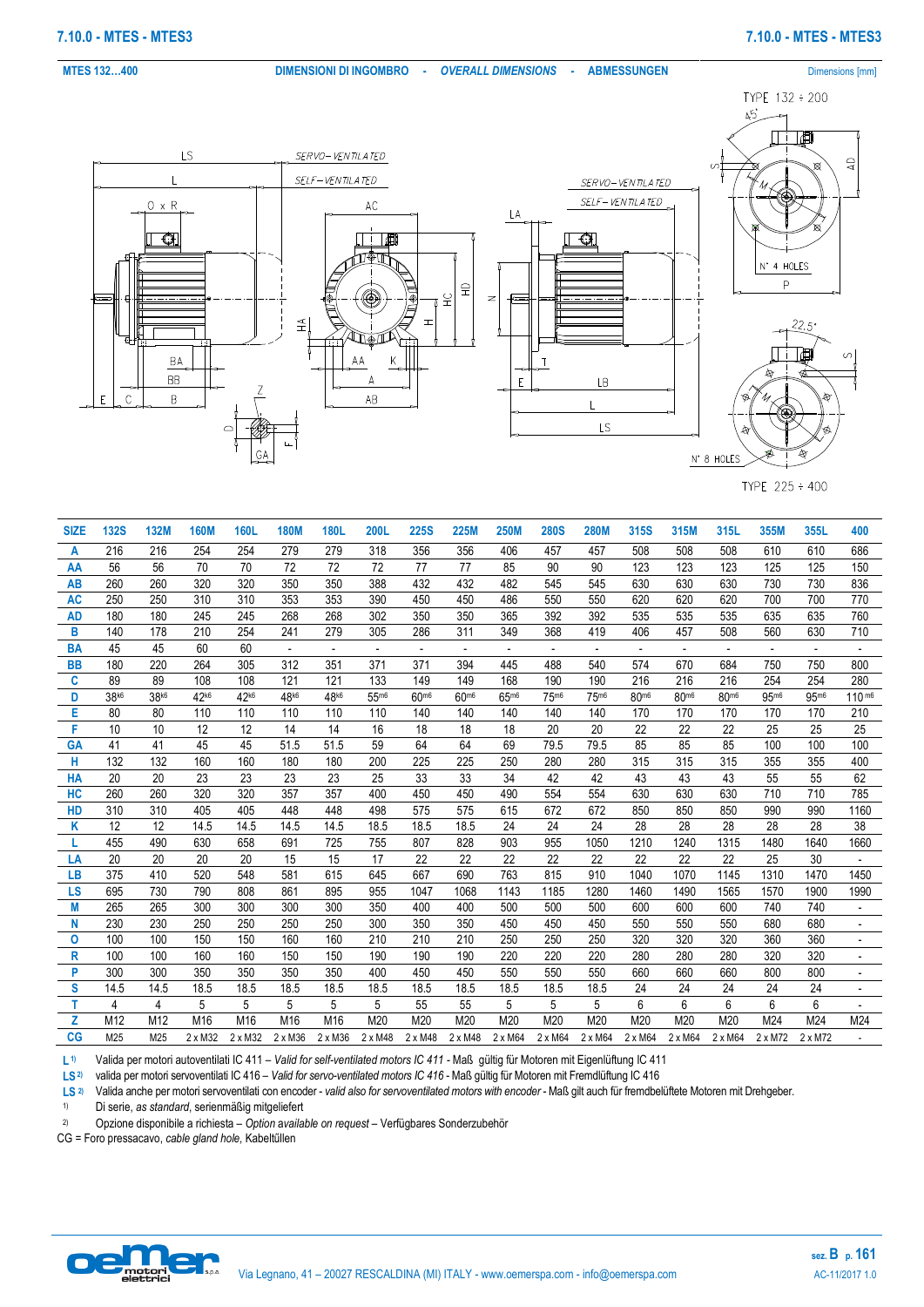



|    | Albero                     | Shaft              | 11                | Coperchio lato opposto comando  | Non drive-end cover   |
|----|----------------------------|--------------------|-------------------|---------------------------------|-----------------------|
|    | Flangia                    | Flange             | $12 \overline{ }$ | Cuscinetto lato opposto comando | Non drive-end bearing |
|    | Cuscinetto lato comando    | Drive-end bearing  | 13                | Ventola                         | Fan                   |
|    | Carcassa                   | Frame              | 14                | Calotta copriventola            | Fan guard             |
| 5  | Portamorsettiera           | Terminal box       | 20                | Connettore trasduttore          | Transducer connector  |
| 6  | Coperchio portamorsettiera | Terminal box cover | 21                | Supporto elettroventilatore     | Electric fan support  |
|    | Morsettiera                | Terminal board     | 22                | Trasduttore                     | Transducer            |
| 8  | Statore                    | <b>Stator</b>      | 23                | Elettroventilatore              | Electric fan          |
|    | Rotore                     | Rotor              | 24                | Calotta copriventola            | Fan guard             |
| 10 | Avvolaimento               | Winding            |                   |                                 |                       |